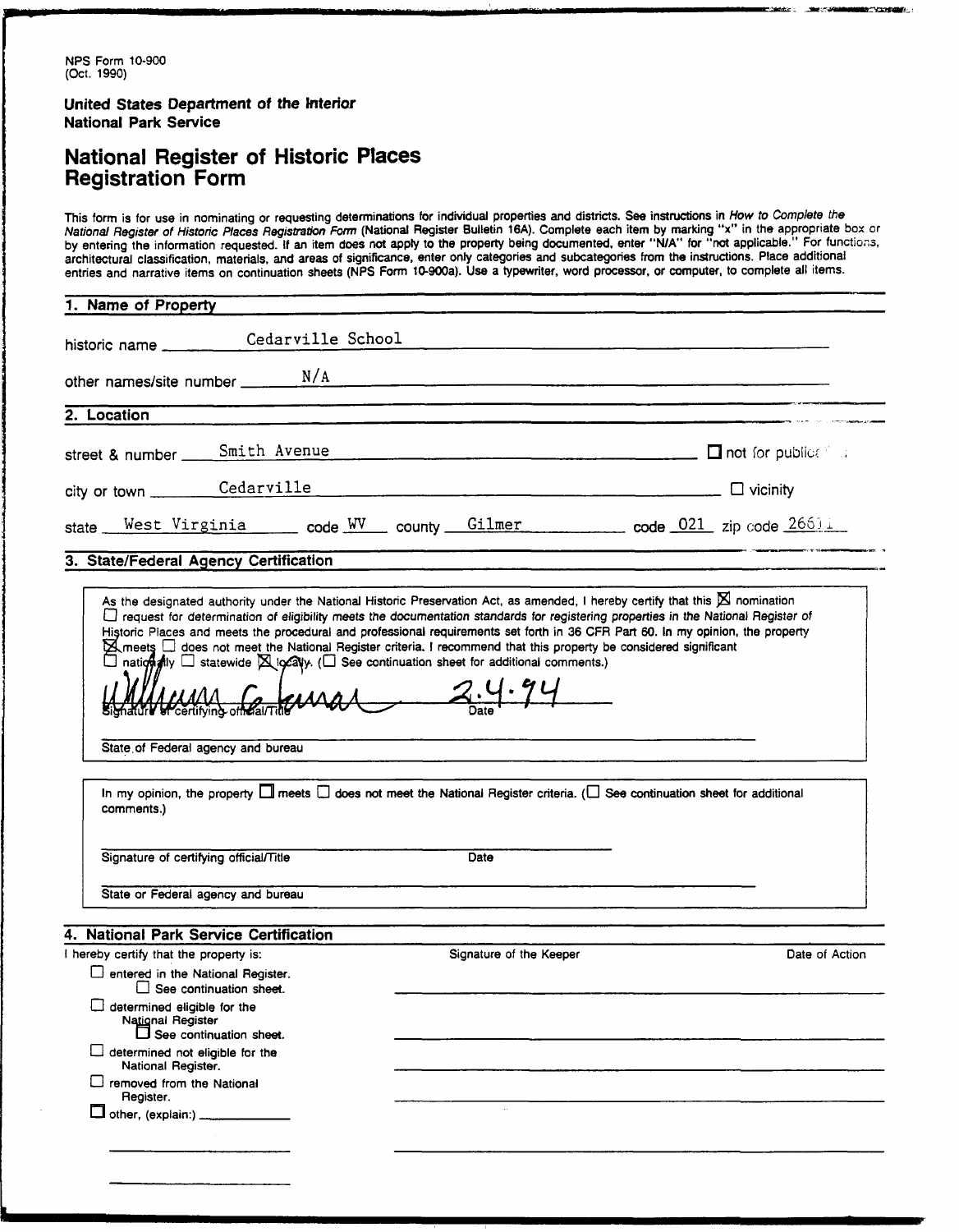| Cedarville School<br>Name of Property                                                                                              |                                                                                             | Gilmer County, WV<br>County and State                                                             |                                                                 |                                |
|------------------------------------------------------------------------------------------------------------------------------------|---------------------------------------------------------------------------------------------|---------------------------------------------------------------------------------------------------|-----------------------------------------------------------------|--------------------------------|
| 5. Classification                                                                                                                  |                                                                                             |                                                                                                   |                                                                 |                                |
| <b>Ownership of Property</b><br>heck as many boxes as apply)                                                                       | <b>Category of Property</b><br>(Check only one box)                                         | Number of Resources within Property<br>(Do not include previously listed resources in the count.) |                                                                 |                                |
| ⊠<br>private<br>public-local<br>public-State<br>public-Federal                                                                     | $\Sigma$ building(s)<br>$\Box$ district<br>$\Box$ site<br>$\Box$ structure<br>$\Box$ object | Contributing<br>$\mathbf{1}$                                                                      | Noncontributing<br>$\frac{1}{2}$ buildings<br>$\mathbf{1}$<br>1 | sites<br>structures<br>objects |
| Name of related multiple property listing<br>(Enter "N/A" if property is not part of a multiple property listing.)                 |                                                                                             | Total<br>Number of contributing resources previously listed<br>in the National Register           |                                                                 |                                |
| N/A                                                                                                                                |                                                                                             | N/A                                                                                               |                                                                 |                                |
| 6. Function or Use                                                                                                                 |                                                                                             |                                                                                                   |                                                                 |                                |
| <b>Historic Functions</b><br>(Enter categories from instructions)                                                                  |                                                                                             | <b>Current Functions</b><br>(Enter categories from instructions)                                  |                                                                 |                                |
| Education/school                                                                                                                   |                                                                                             |                                                                                                   | Domestic/apartment building                                     |                                |
|                                                                                                                                    |                                                                                             |                                                                                                   |                                                                 |                                |
| 7. Description                                                                                                                     |                                                                                             |                                                                                                   |                                                                 |                                |
| <b>Architectural Classification</b><br>(Enter categories from instructions)<br>Early 20th Century American Movements/<br>Craftsman |                                                                                             | <b>Materials</b><br>(Enter categories from instructions)                                          |                                                                 |                                |
|                                                                                                                                    |                                                                                             | foundation Stone/sandstone<br>walls Wood frame/stucco                                             |                                                                 |                                |
| Other/Foursquare                                                                                                                   |                                                                                             |                                                                                                   |                                                                 |                                |
|                                                                                                                                    |                                                                                             |                                                                                                   | roof Metal/tin                                                  |                                |
|                                                                                                                                    |                                                                                             |                                                                                                   |                                                                 |                                |

Ķ.

### Narrative Description

 $\zeta = \zeta_0$ 

والأنادية المتناء

 $\label{eq:2} \begin{split} \mathcal{F}_{\text{in}}^{\text{in}}(\mathcal{C}_{\text{in}}^{\text{in}}(\mathcal{C}_{\text{in}}^{\text{out}}))\otimes\mathcal{F}_{\text{out}}^{\text{out}}(\mathcal{C}_{\text{in}}^{\text{out}}(\mathcal{C}_{\text{out}}^{\text{out}}))\otimes\mathcal{F}_{\text{out}}^{\text{out}}(\mathcal{C}_{\text{out}}^{\text{out}}(\mathcal{C}_{\text{out}}^{\text{out}}))\otimes\mathcal{F}_{\text{out}}^{\text{out}}(\mathcal{C}_{\text{out}}^{\text{out}}(\mathcal{C}_{\text{$ 

(Describe the historic and current condition of the property on one or more continuation sheets.)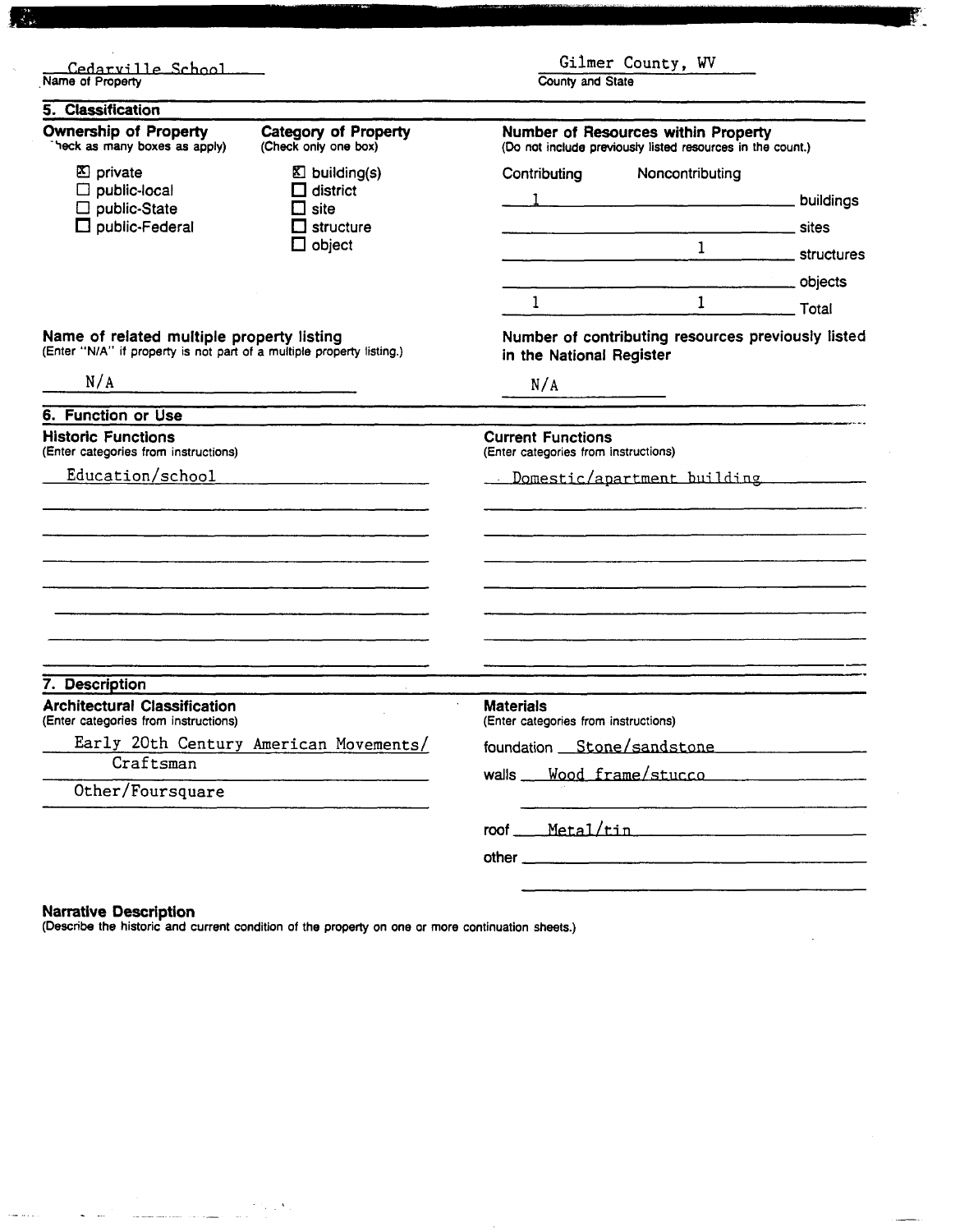### Cedarville School

**Name of Property** 

### 8. Statement of Significance

Applicable National Register Criteria **(Mark "x" in one or more boxes for the criteria qualifying the property for National Register listing.)** 

### @ A Property is associated with events that have made a significant contribution to the broad patterns of our history.

- $\Box$  B Property is associated with the lives of persons significant in our past.
- $\Box$  C Property embodies the distinctive characteristics of a type, period, or method of construction or represents the work of a master, or possesses high artistic values, or represents a significant and distinguishable entity whose components lack individual distinction.

 $\Box$  D Property has yielded, or is likely to yield, information important in prehistory or history.

#### Criteria Considerations

**(Mark "x" in all the boxes that apply.)** 

- Property is: **N/A**
- $\Box$  A owned by a religious institution or used for religious purposes.
- $\Box$  B removed from its original location.
- $\Box$  C a birthplace or grave.
- $\square$  **D** a cemetery.
- $\Box$  E a reconstructed building, object, or structure.
- $\Box$  **F** a commemorative property.
- $\Box$  G less than 50 years of age or achieved significance within the past 50 years.

#### Narrative Statement of Significance

**(Explain the significance of the on one or more continuation sheets.)** 

### 9. Major Bibliographical References

### Bibilography

| Previous documentation on file (NPS): $\,$ $\rm N/A$       | Primary location of additional data: |
|------------------------------------------------------------|--------------------------------------|
| $\Box$ preliminary determination of individual listing (36 | State Historic Preservation Office   |
| CFR 67) has been requested                                 | Other State agency                   |
| $\Box$ previously listed in the National Register          | $\Box$ Federal agency                |
| $\Box$ previously determined eligible by the National      | □ Local government                   |
| Register                                                   | $\Box$ University                    |
| C designated a National Historic Landmark                  | ⊠ Other                              |
| □ recorded by Historic American Buildings Survey           | Name of repository:                  |
| #                                                          | Cedarville School                    |
| □ recorded by Historic American Engineering                |                                      |
|                                                            |                                      |

Gilmer County, WV

**County and State** 

'Areas of Significance **(Enter categories from instructions)** 

Period of Significance 1923-1943

Significant Dates 192311943

Significant Person

Cultural Affiliation

Architect/Builder

**N/ A** 

 $N/A$ 

**(Complete** if **Criterion** B **is marked above)** 

J.W. West and Sons, builder

**THE REPORT OF PROPERTY** 

Education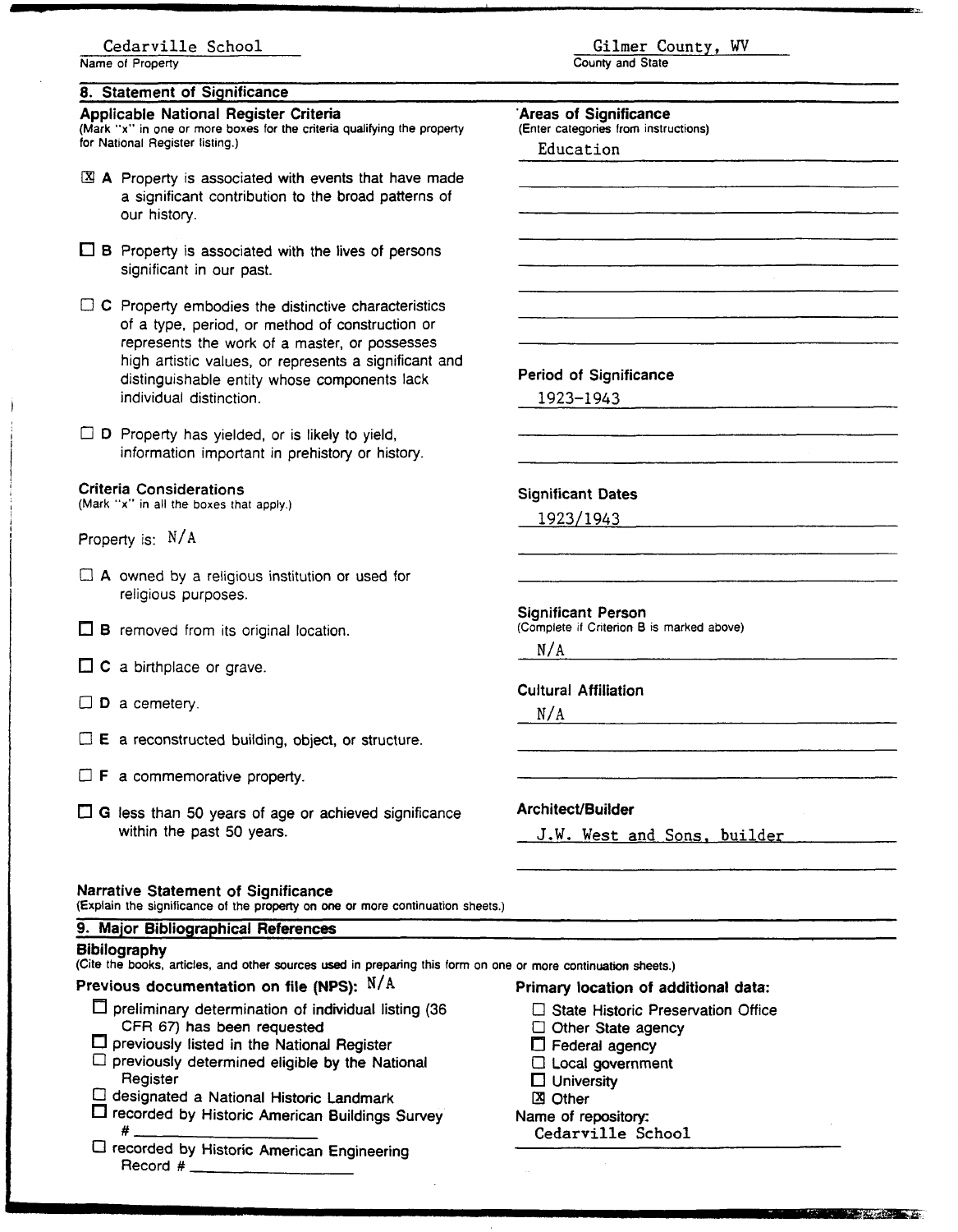| Cedarville School<br>Name of Property                                                                    | Gilmer County, WV<br>County and State                      |
|----------------------------------------------------------------------------------------------------------|------------------------------------------------------------|
| 10. Geographical Data                                                                                    |                                                            |
| Acreage of Property 4 acres approximately                                                                |                                                            |
| UTM References<br>(Place additional UTM references on a continuation sheet.)                             |                                                            |
| 51157206298870<br>1 h<br>Northing<br>Zone<br>Easting<br>2                                                | 3<br>Easting<br>Northing<br>Zone<br>See continuation sheet |
| <b>Verbal Boundary Description</b><br>(Describe the boundaries of the property on a continuation sheet.) |                                                            |
| <b>Boundary Justification</b><br>(Explain why the boundaries were selected on a continuation sheet.)     |                                                            |
| 11. Form Prepared By                                                                                     |                                                            |
| Bernice Moyers and Lavonne Minigh, co-owners<br>name/title                                               |                                                            |
| organization $\underline{\qquad \qquad }$ N/A                                                            | December 9, 1993                                           |
| street & number __HC 36, Box 25 or 400 Level Run ______ telephone 304/462-7472;304/462-7773              |                                                            |
| Cedarville<br>city or town _<br>$\frac{1}{2}$ state $\frac{1}{2}$                                        | W. Va.                                                     |
| <b>Additional Documentation</b>                                                                          |                                                            |
| Submit the following items with the completed form:                                                      |                                                            |

#### Continuation Sheets

#### Maps

A USGS map (7.5 or 15 minute series) indicating the property's location.

A Sketch map for historic districts and properties having large acreage or numerous resources.

### Photographs

Representative black and white photographs of the property.

### Additional items

(Check with the SHPO or FPO for any additional items)

| <b>Property Owner</b>                                               |                                |  |
|---------------------------------------------------------------------|--------------------------------|--|
| (Complete this item at the request of SHPO or FPO.)                 |                                |  |
| name Bernice Moyers and Lavonne Minigh                              |                                |  |
| street & number HC 36, Box 35 Cedarville, WV telephone 304/462-7472 |                                |  |
| city or town <u>Cedarville</u>                                      | state $W.Va.$ zip code $26611$ |  |

Paperwork Reduction Act Statement: This information is being collected for applications to the National Register of Historic Places to nominate properties for listing or determine eligibility for listing, to list properties, and to amend existing listings. Response to this request is required to obtain a benefit in accordance with the National Historic **Preservation** Act, as amended **(16** U.S.C. 470 **er seq.).** 

**Estimated** Burden **Statement:** Public reporting burden for this form is estimated to average **18.1** hours per response including time for reviewing instructions, gathering and maintaining data, and completing and reviewing the form. Direct comments regarding this burden estimate or any aspect of this form to the Chief, Administrative Services Division, National Park Service, P.O. Box **37127,** Washington, DC **20013-7127; and** the Office of Management **and** Budget, Papemork Reductions **Projects (1024-0018),** Washington, **DC 20503.**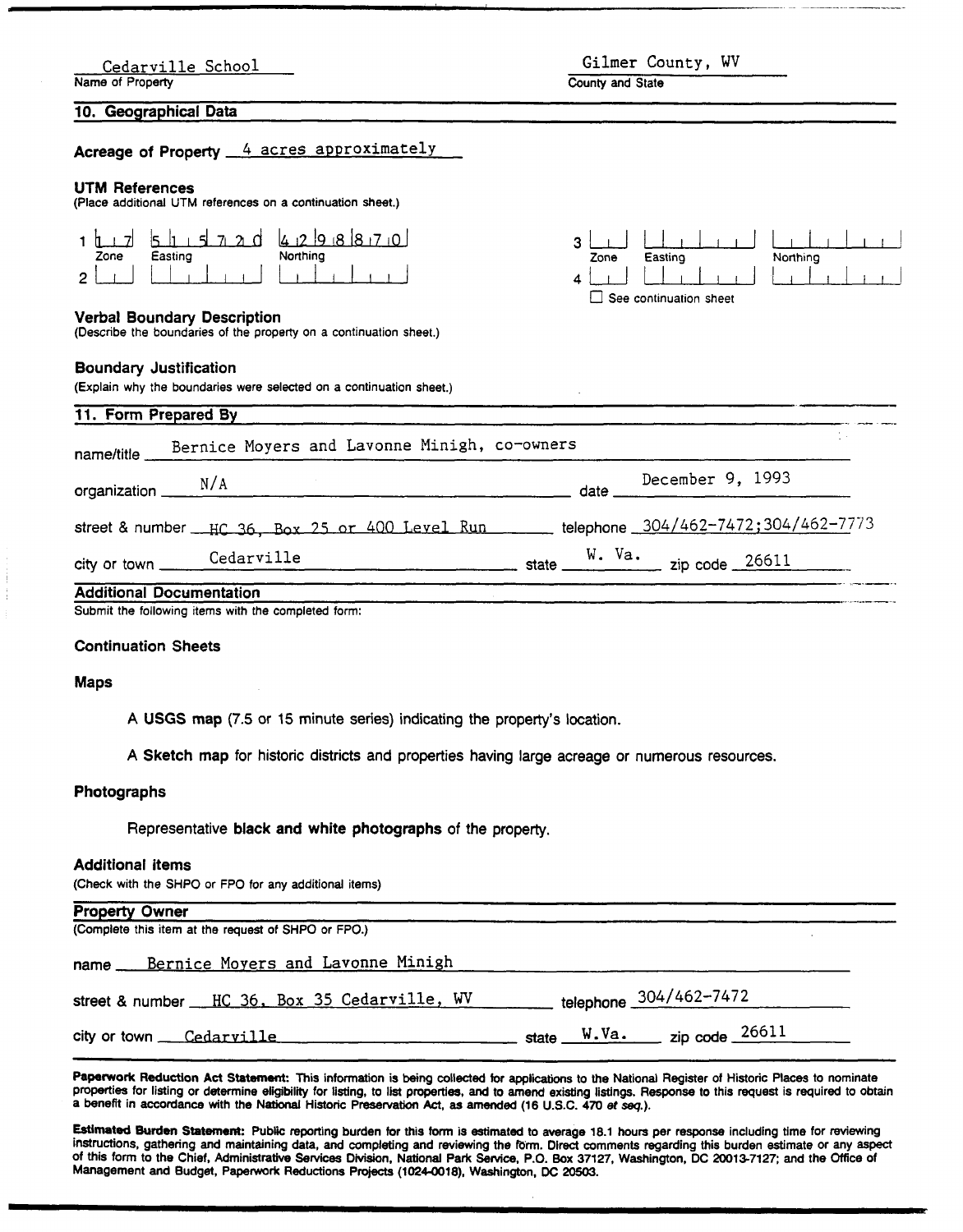**United States Department of the Interior**  National Park **Sewice** 

## **National Register of Historic Places Continuation Sheet**

Cedarville School, Gilmer County, **WV** 

Section number  $\frac{7}{2}$  Page  $\frac{1}{2}$ 

The Cedarville School stands on open ground at the crest of a hill overlooking the Gilmer County hamlet of Cedarville at the corner of Smith Avenue and Upper Level Run County Road. The siting and rather substantial massing lend the building prominence among buildings of southeastern Gilmer County.

Constructed in 1923 from the plans of J.W. West and Sons, Gilmer County's best known builder, the 2-story building with stuccoed wall surfaces stands on a raised basement of locally quarried stone. Appearing much as it did in the early 20th century, Cedarville School remained empty after its last classes were held in 1968. It was acquired by the present owners about 1982. Several rooms were converted at that time to apartments. The renovations were undertaken in a manner that preserved the building's essential character, historic fabrics, and traditional country school look.

The distinctive finish of the exterior walls is a stucco surface scored at the time of application with willow wythes to produce an irregular striation. Providing another strong visual element to the relatively simple building is the window design. Banks of rolled steel windows were installed at the time of construction; their placement in a non-masonry building is an unusual feature. The large glazed areas and stucco walls remain in relatively sound condition. The building presents a rather picturesque silhouette against the Gilmer County hills with a T-shaped plan and shallow hipped roofs. The only break in the line of the roof on the south elevation is a single hipped dormer.

The building has a generally rectangular appearance, measuring approximately 50x80 feet; it is constructed of wood frame covered on the exterior with stucco. It is interesting to note that the contractors hired local boys to cut willow wythes to strike a pattern on the walls. The windows remain the same, except for those in the raised basement that were filled to prevent unlawful entry. The double front doors remain; however, the back door has been replaced. The basement has five rooms, one divided into storage room, utility room, and locker room for the boys, besides bath and shower room. The opposite side was the girls' bath and shower room. In the central hall of the basement, a red tile block partition for privacy had been built later, but now is gone. The foundation of the walls of the basement are of cut sandstone and rise four feet above the ground to accommodate the basement windows.

A few changes occurred during the years the school was in operation. The bell and its cupola were removed, fire doors were hung, and a fire escape was installed. The bell was moved from place to place but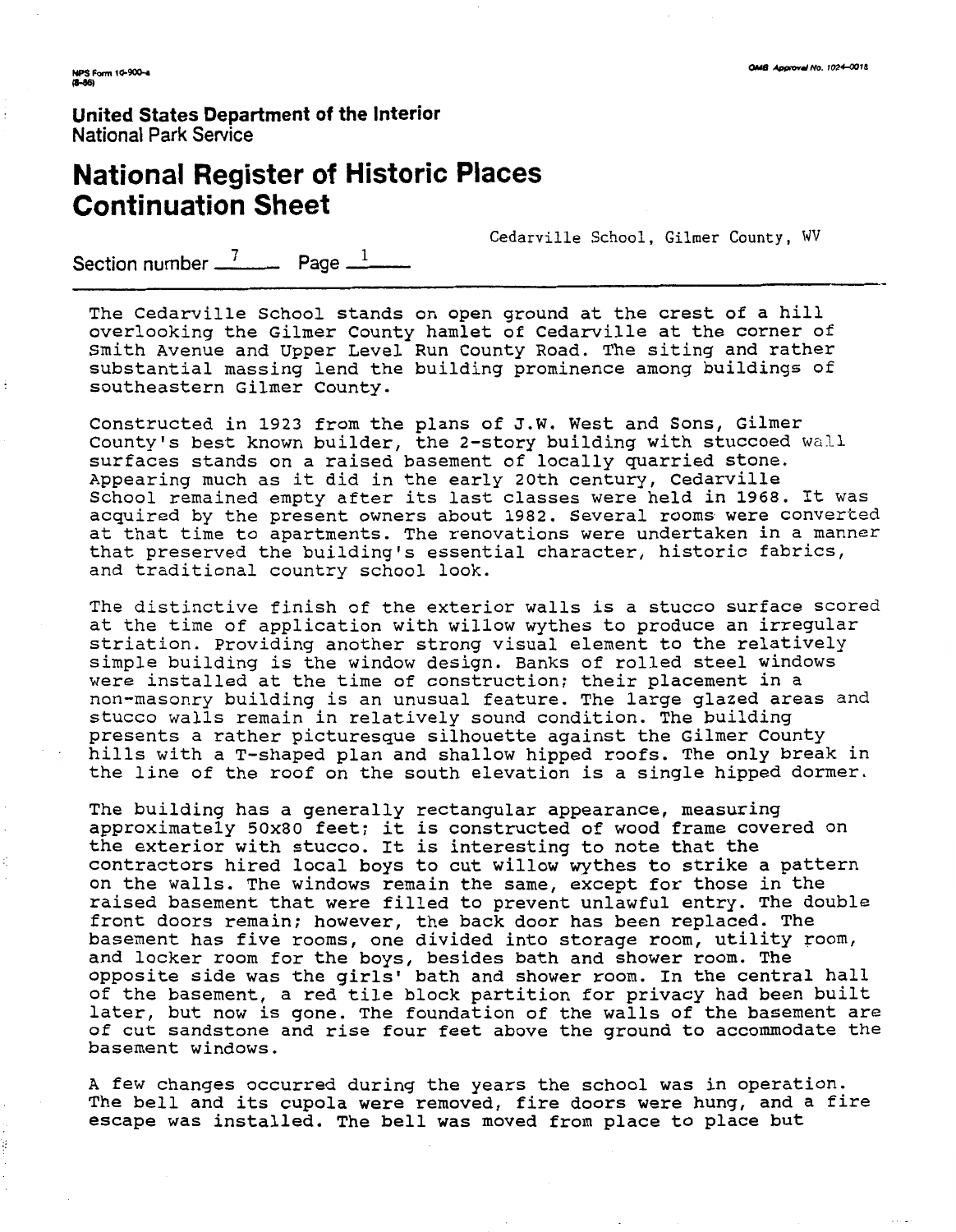NPS Form 10-900-4<br>(8-86)

**United States Department of the Interior**  National Park Service

فتعدلها

# **National Register of Historic Places Continuation Sheet**

Cedarville School, Gilmer County, WV

Section number  $\frac{7}{2}$  Page  $\frac{2}{2}$ 

finally found its home on the side of the front lawn resting on a block and concrete form (which resembles a wishing well) covered with a small gabled roof. A large wooden water tank on the east side of the building stood for many years; it stored rain water from the roof which drained into the tank through cast iron eaves and downspouts. When electricity came to the village and a pump brought the water supply from a well on the northeast corner of the lot, the old wooden tank was removed. Three wells have served the property. The one near the rear entrance had an old fashioned pump with a long handle that brought water to the surface for the thirsty children.

Gas lighting and heating systems were installed in **1923** and in **1932** a Phelp Delco system brought electricity to the building. Also in **1932** a Milwaukee Air System brought a coal fueled furnace and steam heat. At some point the slate roof was replaced with tin.

After being reduced to grade school status, the kitchen was moved from the basement room, next to the girls' bathroom, and brought to the first floor to a classroom on the west side. This room had once served as a science room.

The floors of Cedarville School are oil soaked in the old traditional manner, with the exception of the auditorium/gym which is varnished maple. The gym floor remains in excellent condition. There are four classrooms on the first floor with walls finished in plaster. There are two second floor classrooms whose walls are finished with narrow tongue-and-groove boards. The classrooms are approximately **12** feet in height and the auditorium/gym **16** feet tall. This was always an obstacle to the visiting team of basketball players, who weren't accustomed to the low ceiling, giving the home team an advantage. The gym floor is about 30x40 feet, not quite the standard either.

Upon entering the double doors in front beneath a 2-story arched pavilion, a single-run stair provides access to the first floor. At this point a dual stair rises to a landing from which point access to the second floor is provided by a single flight.

The setting of the Cedarville School remains very rural in nature and the once bustling village has declined to one small grocery store, post office and tractor sales, firehouse, and a church. There are twenty or so families, if one reaches out beyond the village limits, and many of these are retired or on government assistance. Most all of the communityls places of historic value have been destroyed, like the old

 $\mathcal{L}^{\text{c}}$  and  $\mathcal{L}^{\text{c}}$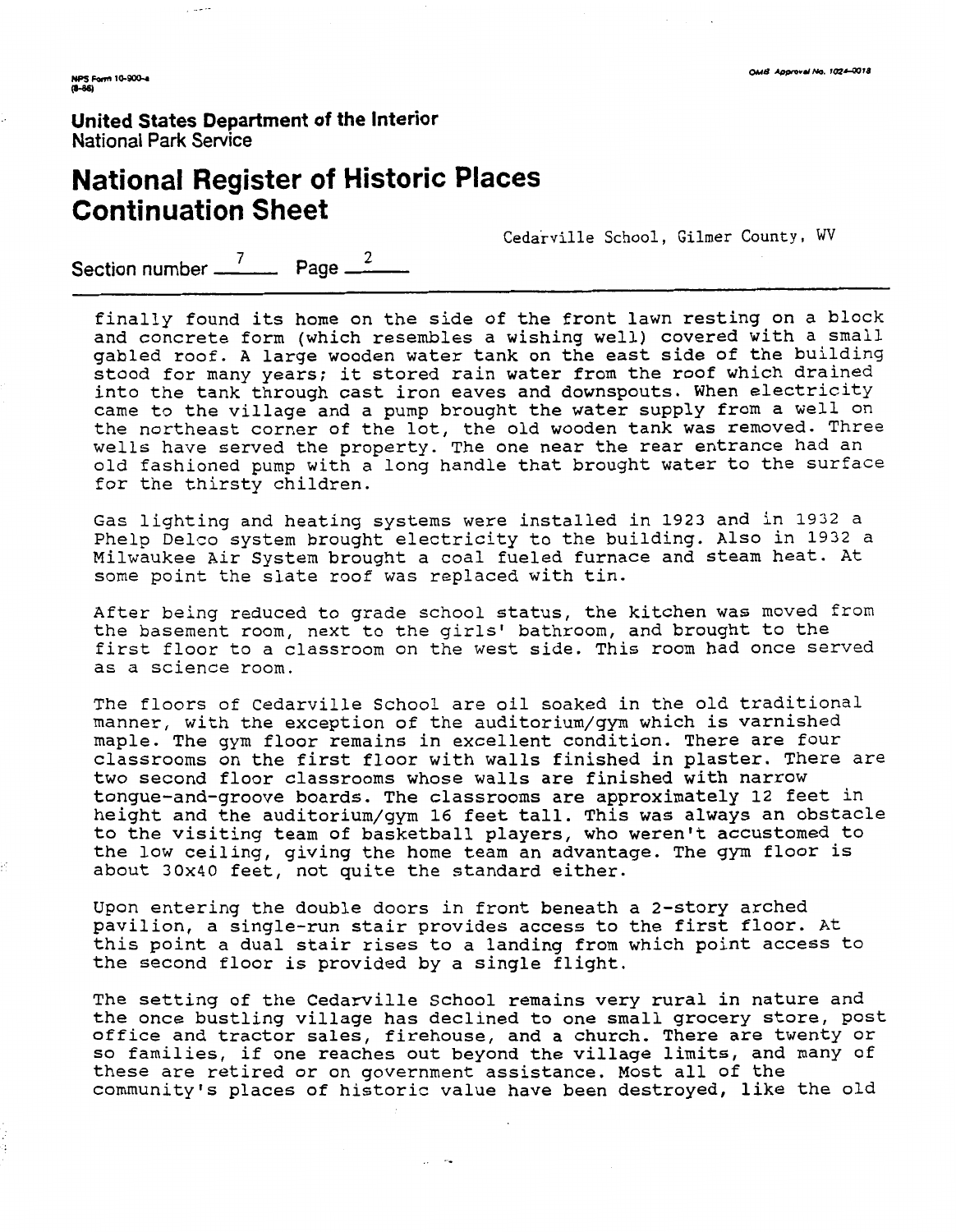.<br>NPS Form 10-900-a<br>(8-66)

**United States Department of the Interior National Park Service** 

# **National Register of Historic Places Continuation Sheet**

**Cedarville School, Gilmer** County, **WV** 

Section number <sup>7</sup> Page <sup>3</sup>

United Brethren Church and hotel. Even alley ways and streets have been closed off. The school building has remained only through many years of persistent sacrifice and hard work on behalf of a small number of local citizens.

The school is still open for reunions and certain community celebrations through invitation or arrangement by the owners and townspeople. Though remaining the dominant landmark of the town, the mature growth of pine trees and maple trees in the late 20th century around the edges of the property obscures the building, particularly during the summer months.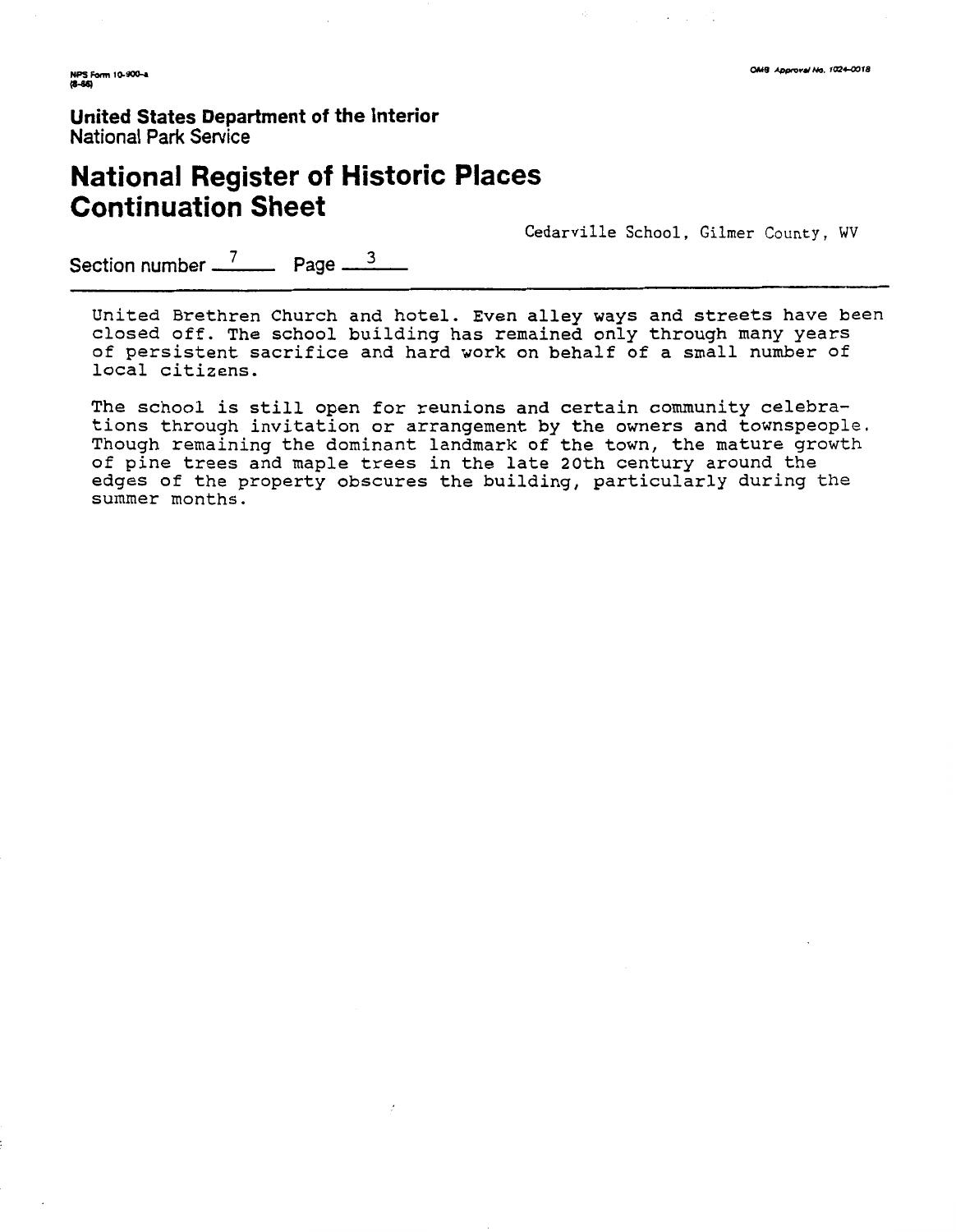**N?s Fam 1o.mo-a Rss)** 

Ŕ

-53

5Ř

**United States Department of the Interior**  National Park Service

# **National Register of Historic Places Continuation Sheet**

Cedarville School, Gilmer County, WV

Section number  $8 \times 1$ 

The Cedarville School survives as a symbol of community aspirations and pride. Its very location was chosen to ensure that the educational environment would be free of noise, traffic, and other discordant influences. In many respects the building is a visual focal point of the hamlet of Cedarville, a once thriving farm town. At the time of construction, the building reflected the latest trends in design that included large windows, centrally located corridors, and placement within the building of an auditorium/gym designed to be used by the community as well as the school. Thus the school assumed an even larger role in the town because it became the center during its period of significance from **1923** to **1943** of a myriad of social and civic activities. The Cedarville School is therefore eligible for National Register consideration under Criterion A for its association with events that have made a significant contribution to the broad patterns of American history.

### HISTORICAL BACKGROUND

The Cedarville School is a large 2-story building with a 3/4 basement and hipped roof, located on a knoll overlooking Cedar Creek and the village of Cedarville. In **1923,** J.W. West and Sons began construction of the building and upon using the \$10,500 alloted for this purpose, having completed the outside and three classrooms, the citizens of the community used their own horses and machinery for excavation, and the Mother's Club sold food to complete the stage, auditorium floor, and buy utensils for the kitchen.

From the date of construction, the building was used as a Junior High School until about 1943 when it was reduced to a grade school (one through eight grades), being discontinued in 1968 and so auction to a group of concerned citizens known as the Community Council, Inc. sold at public Cedarville

#### SIGNIFICANCE

edarville School experienced in the last half of the 20th century a problem common to many other locations throuqhout the nation: declining school enrollment. But where many abandoned school buildings were demolished or radically altered in adaptive reuse schemes, the Cedarville School was preserved, largely through the determined efforts of a small number of local citizens. The building survives for this reason as a relatively rare local example of a rural school facility that reflects larger national values. These values were tempered with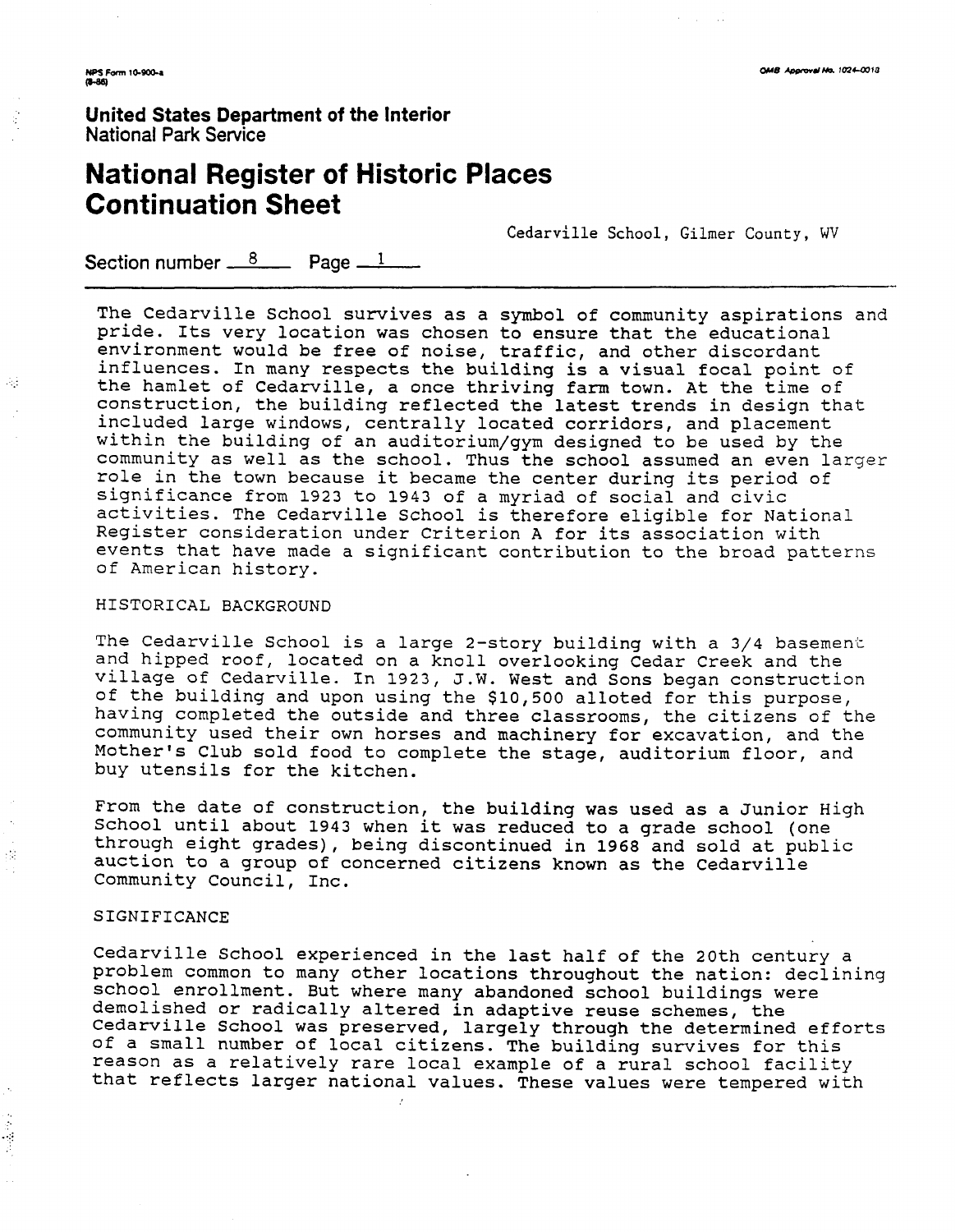OMB Approval No. 1024-0018

.<br>Personal and a construction of the construction

**NPS Form 10-900-a**<br>#-860

### **United States Department** of **the** Interior National Park Service

# **National Register of Historic Places Continuation Sheet**

Cedarville School, Gilmer County, WV

Section number \_\_\_\_\_\_\_\_\_\_ Page \_\_\_

PHOTOGRAPH DOCUMENTATION

Cedarville School Smith Avenue, Cedarville, Gilmer County, **WV**  Photograph by: Rodney S. Collins, Sept. 1993

- 1. Front (N) and Side (E) elev. Looking SW, Note: Noncontributing bell structure beneath tree.
- 2. Side (E) and Rear (S) elev. Looking NW
- 3. Side (W) elev. Looking NE
- 4. Auditorium/Gym 2nd Floor Looking W toward stage
- 5. Cloakroom partition Off classroom at NE corner of building, 2nd floor
- 6. Entrance stairway arrangement at first floor looking toward landing between first and second floor

Negatives stored at WV State Historic Preservation Office, W Division of Culture and History Charleston, **WV** 

- 8.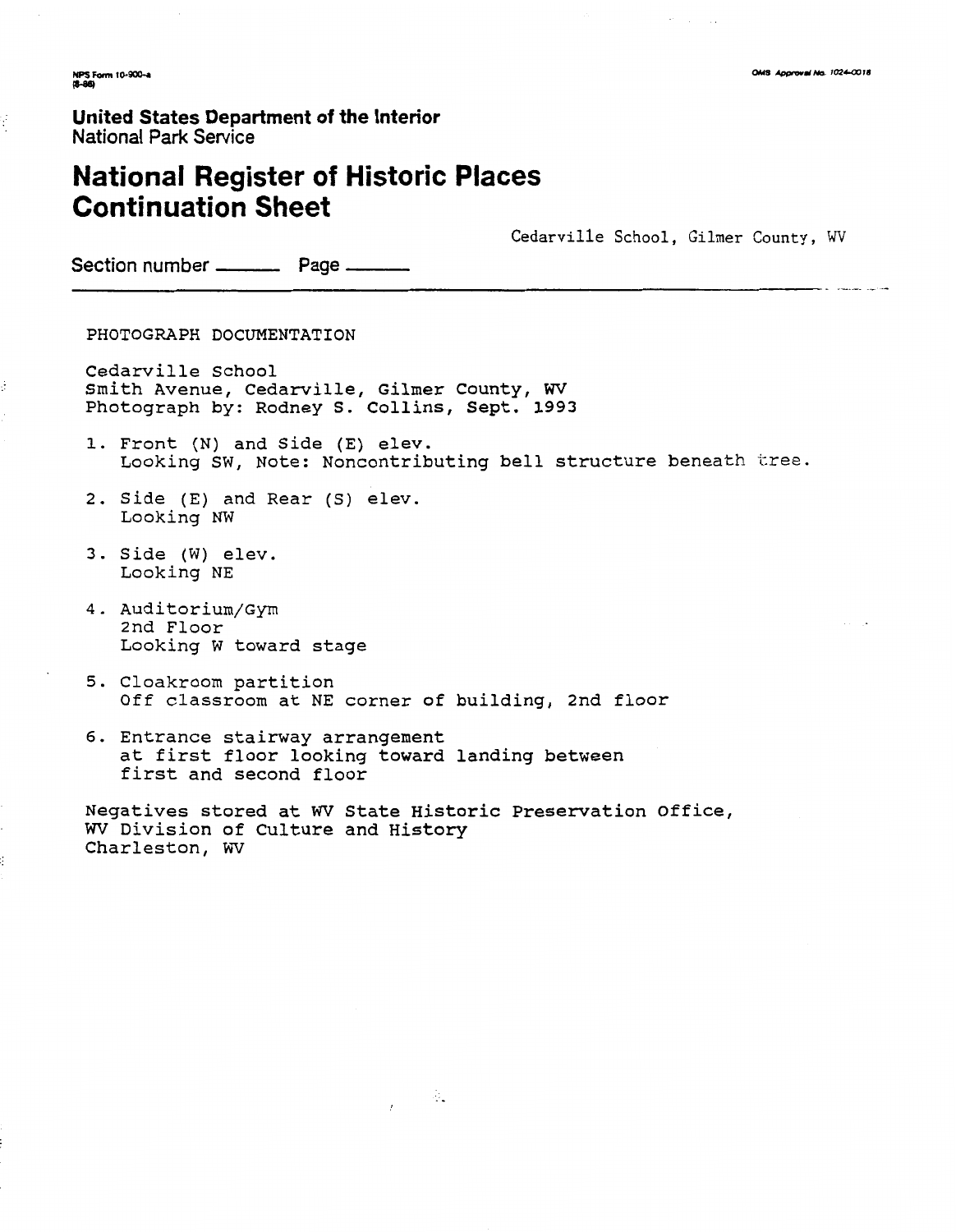**United States Department of the Interior**  National **Park** Service

# **National Register of Historic Places<br>
Continuation Sheet**<br>
Section number <u>8</u> Page 2 **Continuation Sheet**

Cedarville School, Gilmer County, WV

the theories of Horace Mann and Henry Barnard and the growing importance the American public had begun to place on public education. Health and safety concerns were prioritized and became central elements of school building design.

Unlike the old Normantown High School, the other period school building in this section of Gilmer County, Cedarville School has suffered fewer alterations to its fabric, retaining original window assemblies and entrance configurations. These are significant in illustrating early 20th century public regard for large windows that provided for healthful ventilation and adequate light. The standard building plan which called for large, high rooms opening off central corridors, within a 2-story structure, survives and is well represented in the Cedarville School. But additionally, the building houses an auditorium/gym that served the community and the school. Here many functions relating to education, entertainment, and athletics flourished through the years. The original stage, wings, hardwood floor, and hoops attest to the variety of uses the space housed.

Following creation of the Cedarville community corporation after 1968, the building continued with expanded community uses. There were ramp dinners (Ramps are Appalachian delicacies similar to leeks.), spagetti dinners, cookouts, elections, music shows, Boy Scouts, 4-H meetings, Senior Citizens, religious and political meetings. Fraternal groups also used the building. But the Cedarville Community Council, Inc. found that these responsibilities, in addition to maintenance and lawn mowing, were increasingly difficult. With the decline in the organization's membership, the building was sold in 1982 to the present owners. Four small apartments were created at that time to offset the cost of maintaining the building.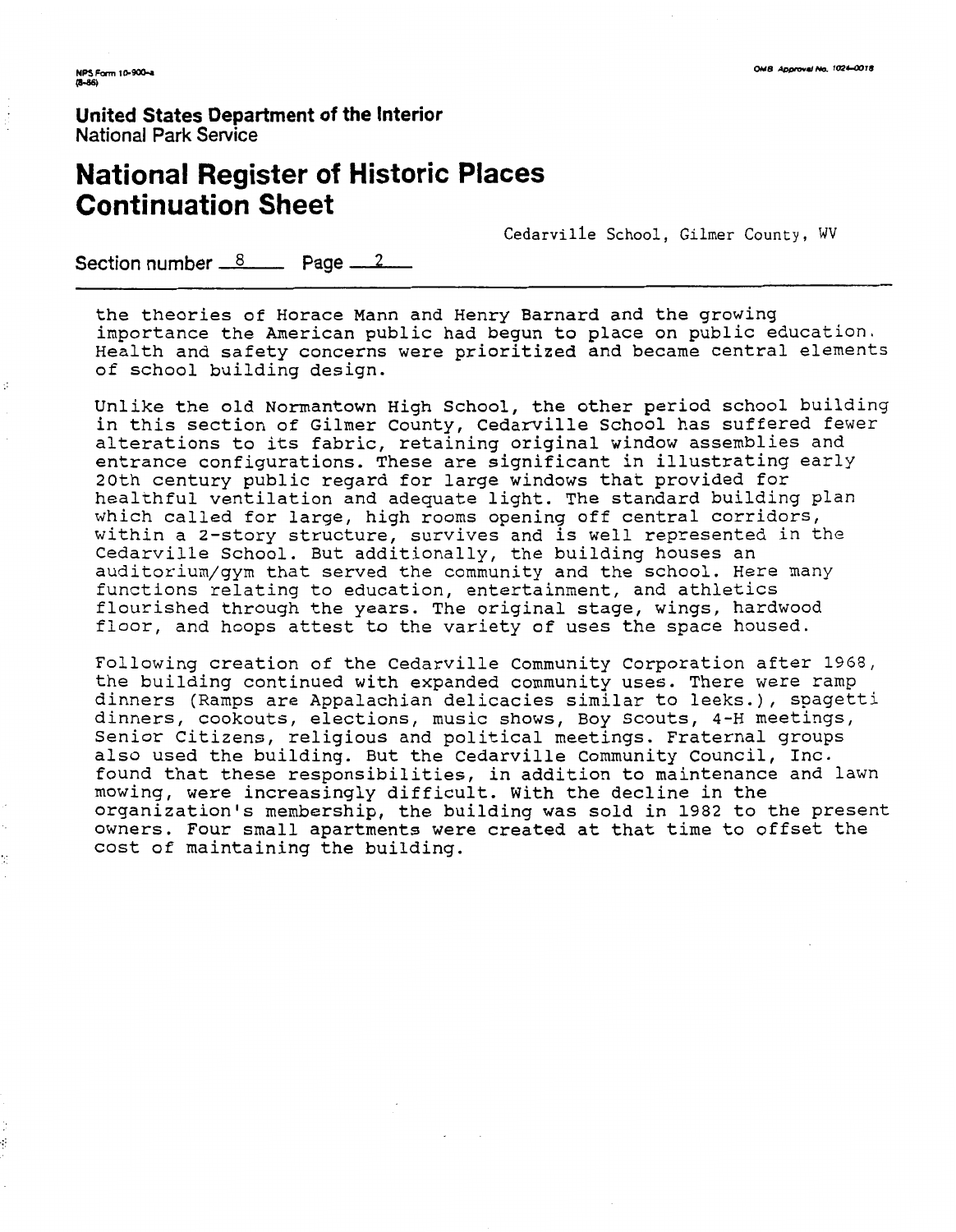NPS Form 10-900-4<br>(8-86)

÷

÷,

÷.

ý

### **United States Department of the Interior National Park Service**

## **National Register of Historic Places Continuation Sheet**

Cedarville School, **Gilmer** County, WV

Section number  $\frac{9 & 8 & 10}{2}$  Page  $\frac{1}{2}$ 

BIBLIOGRAPHY

Dobbins, Wesley J., "History of Cedarville," (unpublished manuscript) Cedarville, W.Va., 1969, n.p.

"History of Cedarville Junior High School," THE TATTLER. Cedarville, W.Va., May 14, 1937, pp. 1,4.

### VERBAL BOUNDARY DESCRIPTION

Cedarville School is located at the center of a slightly less than 4-acre tract on a knoll immediately south of the main village of Cedarville. Beginning at the intersection of Upper Level Run Road and Lower Level Run Road and Smith Ave., proceed southward along the east<br>edge of Smith Ave. approximately 200 ft. to Edmond St. (undeveloped); thence east in a straight line along the north edge of Edmond 225 ft. to Upper Level Run Road; thence approximately 300 ft. along the south edge of Upper Level Run Road to the intersection of Upper Level Run Road with Smith Ave.

### JUSTIFICATION

The boundary encloses the acreage historically associated with the Cedarville School, its hilltop setting, and playgrounds.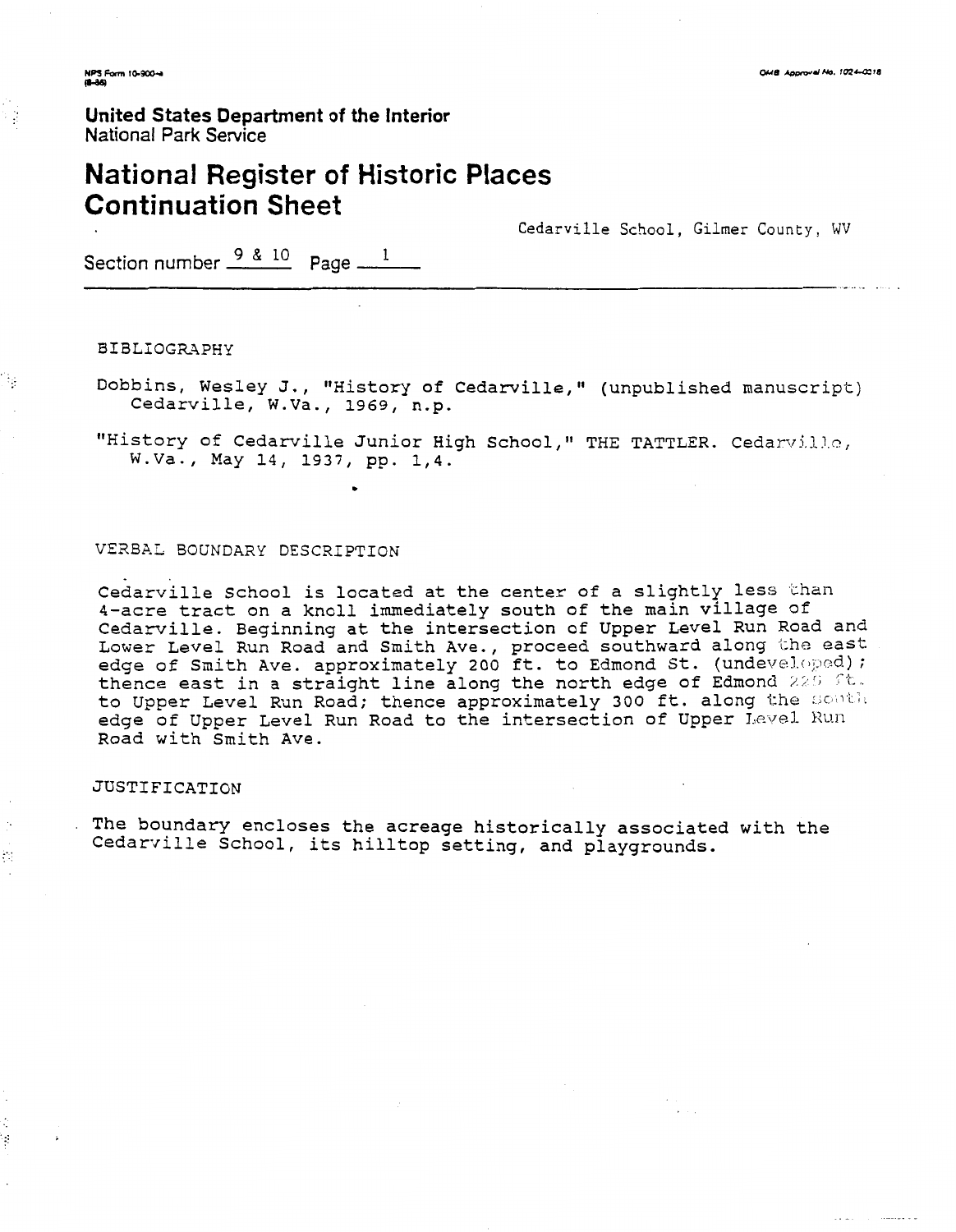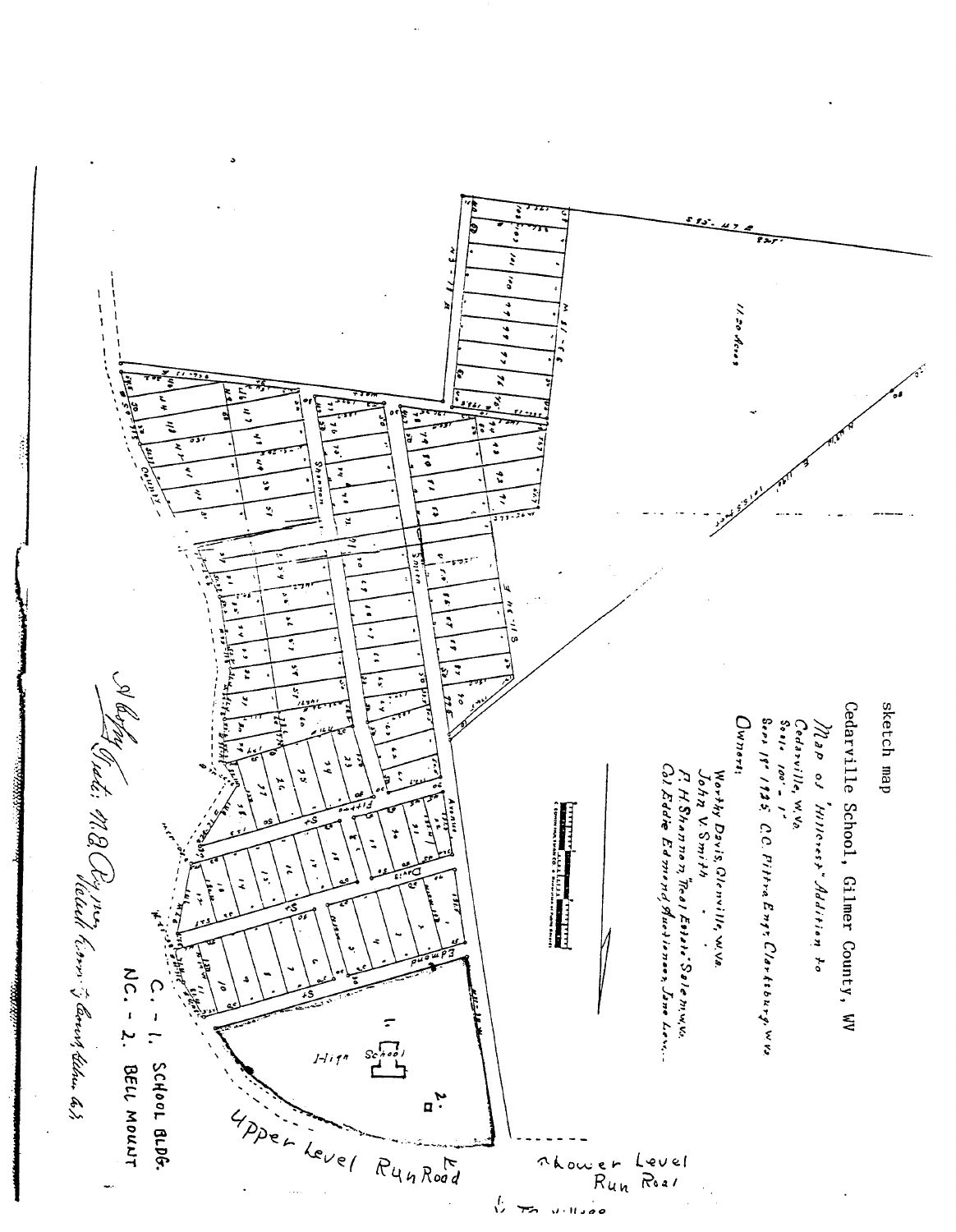

 $\label{eq:2.1} \begin{split} \mathcal{L}_{\text{max}}(\mathbf{X},\mathbf{X},\mathbf{X}) = \mathcal{L}_{\text{max}}(\mathbf{X},\mathbf{X}) \\ \mathcal{L}_{\text{max}}(\mathbf{X},\mathbf{X},\mathbf{X}) = \mathcal{L}_{\text{max}}(\mathbf{X},\mathbf{X}) = \mathcal{L}_{\text{max}}(\mathbf{X},\mathbf{X}) \\ \mathcal{L}_{\text{max}}(\mathbf{X},\mathbf{X}) = \mathcal{L}_{\text{max}}(\mathbf{X},\mathbf{X}) \\ \mathcal{L}_{\text{max}}(\mathbf{X},\mathbf{X}) = \math$  $\Delta \sim 100$